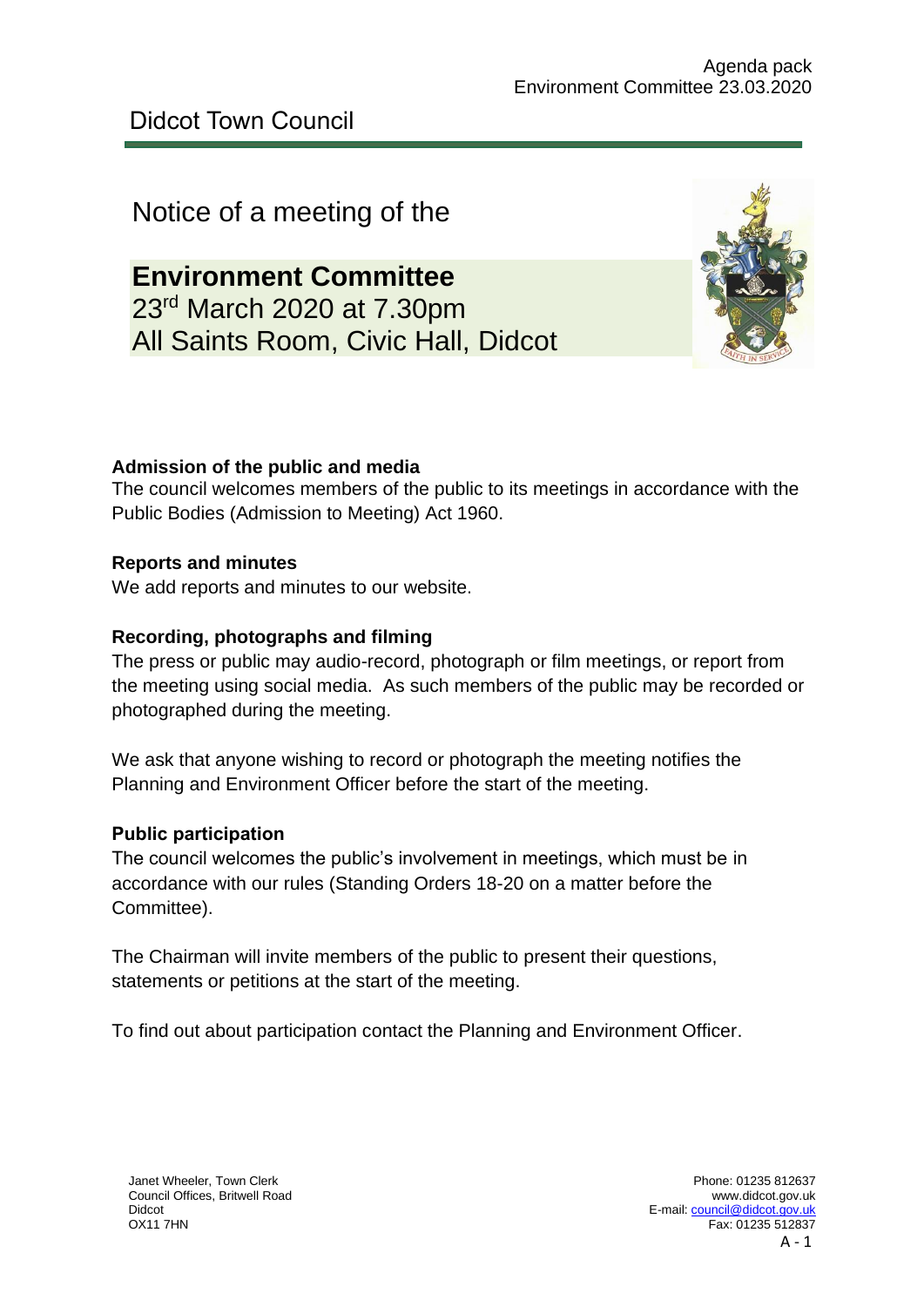#### **Agenda**

- 1. To receive apologies.
- 2. To receive declarations of interests. Members are reminded to declare any interests they may have on any item on this agenda in accordance with Didcot Town Council's code of conduct.
- 3. To agree the minutes of the meeting held on  $20<sup>th</sup>$  January 2020 as a true and correct record (**attached**).
- 4. Questions on the minutes and review the progress report (**attached**).
- 5. To consider and note the financial statements and budgets (**attached**).
- 6. To consider the condition of the land at the connection paths laid at Great Western Park (north) and existing amenities (**attached**).
- 7. To consider Allotment Rents for 2021-22 (**attached**).
- 8. To consider cemetery charges for 2022 (**attached**).
- 9. To consider the continued rental of storage and welfare units at Edmonds Park (**attached**).
- 10. To note the Outdoor Services Manager's Report (attached). To include updates from the Allotment Liaison Working Group and to consider recommendations to the committee (**attached**).
- 11. To consider the report into the installation of the sand pit at Ladygrove Park (**attached**).
- 12. To consider cost of replacement of the broken play equipment at Edmonds Park (**attached**).
- 13. To consider the maintenance regime for pitches at Loyd Recreation Ground and Edmonds Park.
- 14. To receive the final Outdoor Services Depot build report (**attached**).
- 15. To consider the report into beekeeping on allotment sites (**attached**).
- 16. To note verbal updates from the Councillors' working group for Tyne Avenue.
- 17. To note updates on the Edmonds Park Splash Pad project (**attached**).
- 18. To agree a brief for the Edmonds Park facility building (pavilion/café/hall) (**attached**).
- 19. To consider the installation of Solar Photovoltaic panels at the Civic Hall (**attached**).
- 20. To consider the report into a Didcot Tree Planting scheme (**attached**).

Molenler

Janet Wheeler, Town Clerk Council Offices, Britwell Road Didcot OX11 7HN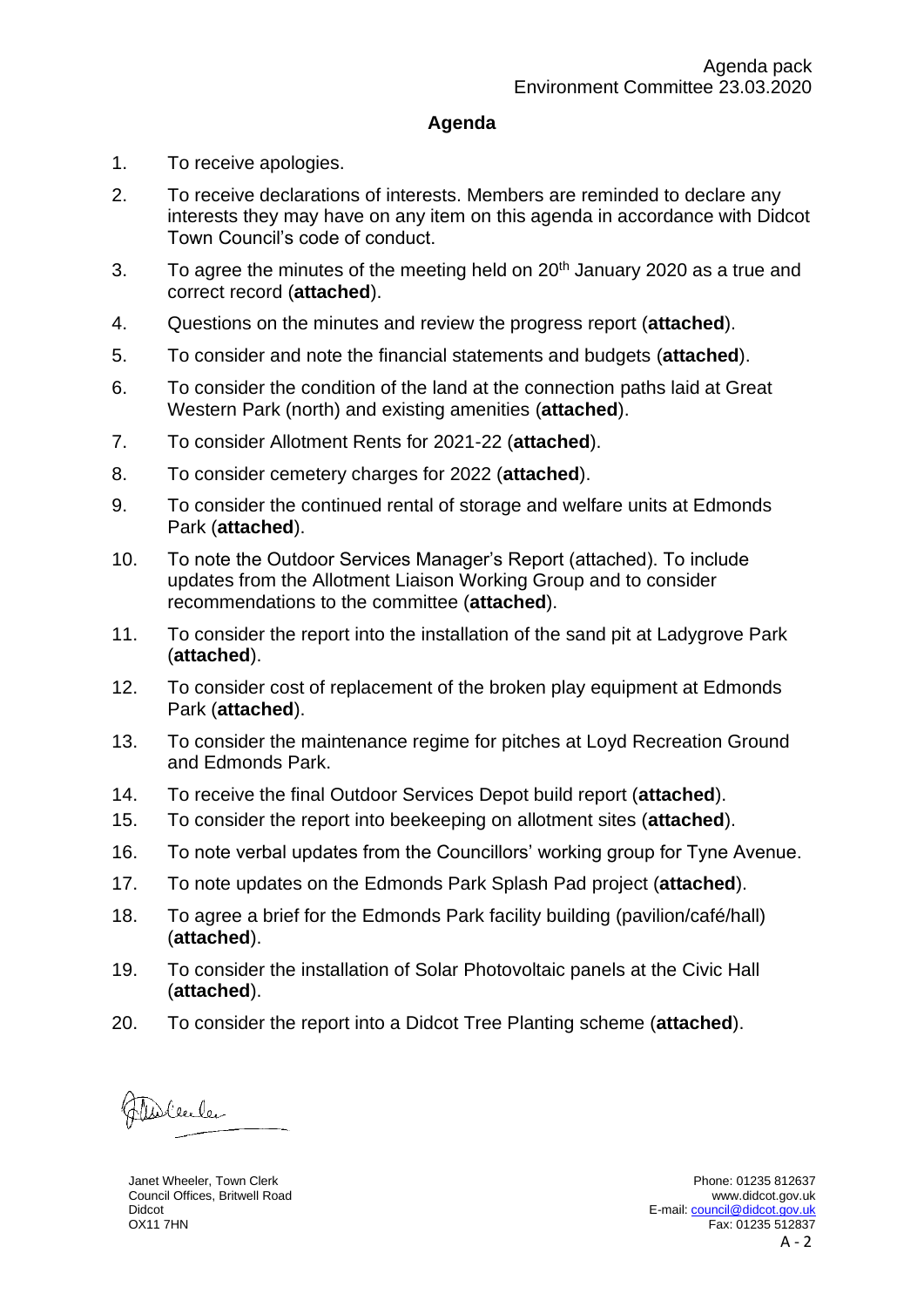Janet Wheeler **Town Clerk** 16th March 2020

D Macdonald<br>
A Sandiford<br>
A Macdonald<br>
A Macdonald<br>
C Hards A Macdonald C Wilson **P Siggers**<br>
M Walsh **M** Siggers
M Walsh D Rouane P Giesberg A Thompson A Hudson

#### **Voting members: Nominated Substitute Members**

J Moody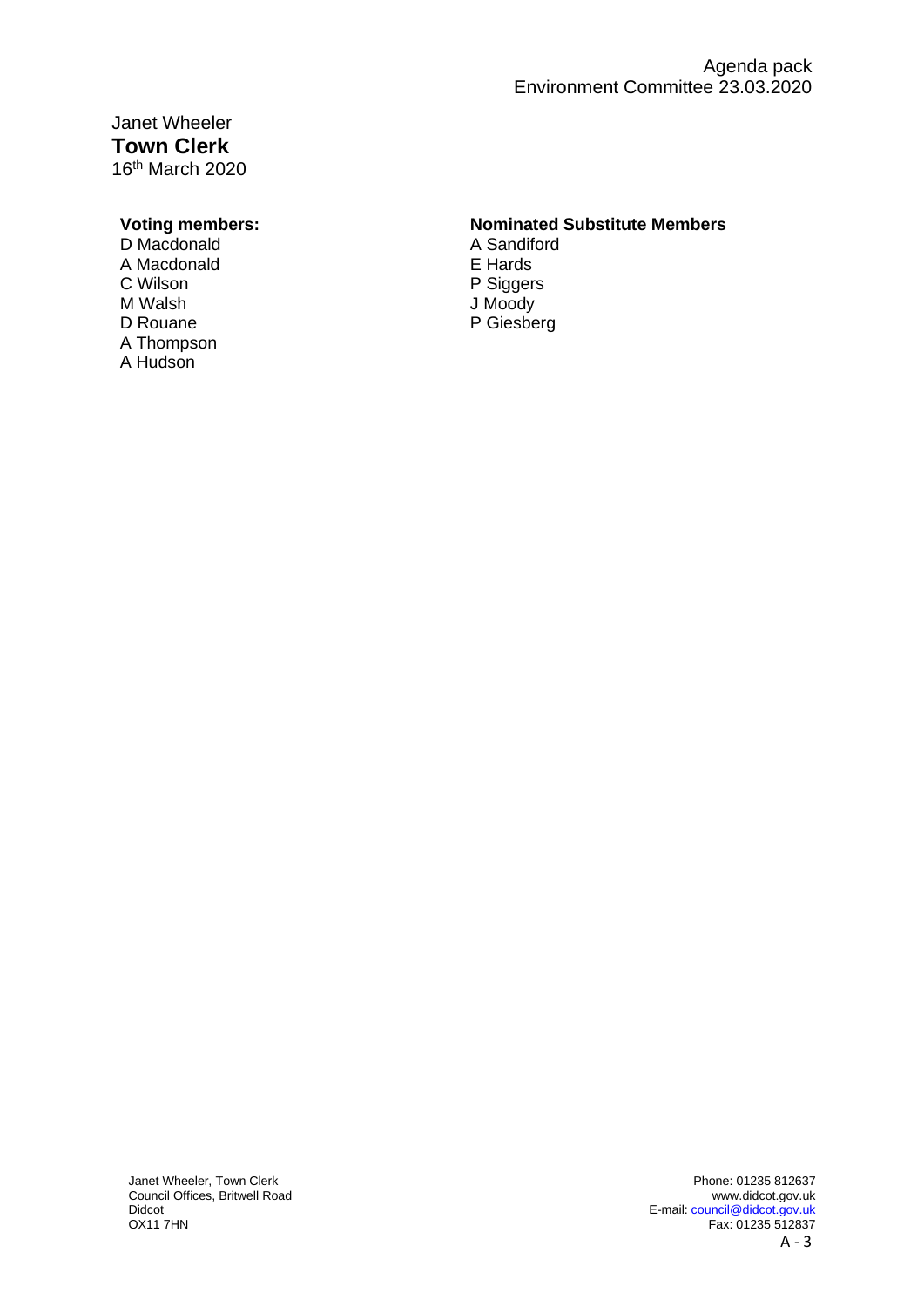

**Environment Committee** Monday 20<sup>th</sup> January 2020 at 7.30pm All Saints Room, Civic Hall

# **Minutes**

Note: These minutes are subject to approval as a true and correct record by the next meeting of this committee.

PRESENT

Councillors: D Macdonald(Chairman) A Macdonald (Vice-Chair) C Wilson M Walsh D Rouane A Thompson (part) A Hudson

Officers: Mrs J Wheeler (Town Clerk) Mr T Rudge (Outdoor Services Manager, OSM) Mr G Langton (Planning and Environment Officer, PEO)

Others: Nine members of the public Two Councillors who were not members of the Committee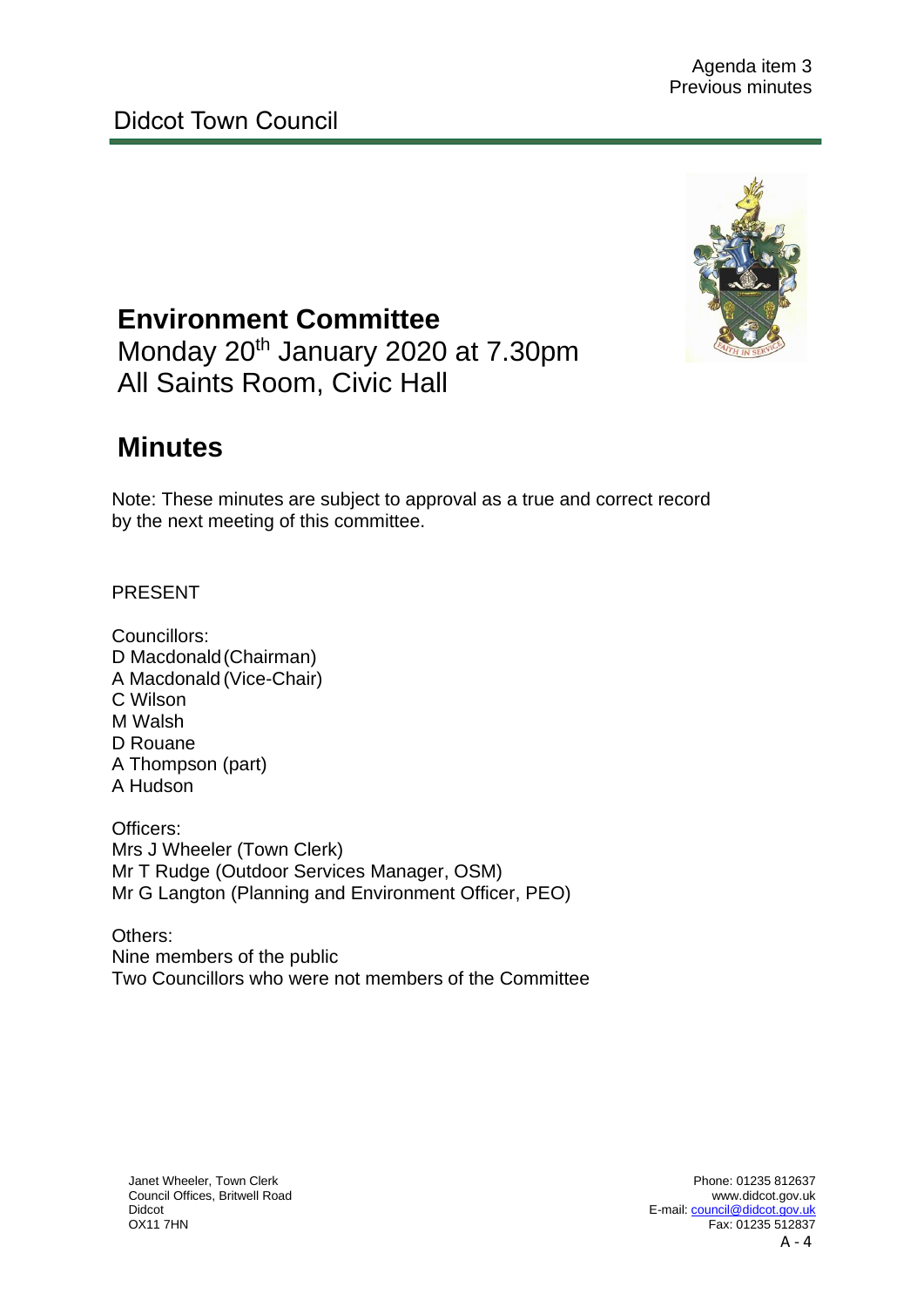#### PUBLIC PARTICIPATION

JH address the Committee on the subject of beekeeping, initially, a hive of bees at the Mereland Road allotment site. She reported that she had been an allotment holder since 2006 at the Mereland Road site, currently working 2 plots and would plan to install to have one hive only, in spring 2021. This timescale was to allow her to undertake training and to source the equipment and colony of bees. JH noted the decline in pollinator populations and her reasons for the installation were to support these populations and thereby improve pollination for crops on the allotment and the wild areas locally. JH was aware of the requirements for beekeepers to be insured and of the risks associated with keeping bees in urban areas close to houses, businesses and schools. JH further noted that consultation would have to be undertaken with all allotment holders at that site and with local residents.

Cllr Davies addressed the Committee on a number of matters. He opened his comments requesting that the Committee defer agreeing the minutes until a future meeting. He noted that the progress report at item 4 contained a number of inaccuracies, specific to items on the agenda, as follows:

Regarding the Splash Park. He had not said the Council should request L&G install a splash park at Ladygrove North but establish what the developer planned to install in the way of leisure and play facilities to ascertain if a splash park was to be installed. Regarding working at Tyne Avenue, he noted the reason given for not undertaking the landscape and grounds works was that the Council's staff would not be insured. He requested that the Officers establish if staff could be insured for this work, and if they could to include this on the Council's insurance.

Regarding the bus shelter on Station Road, adjacent to the cinema he asked if the Committee could consider relocating it closer to the road edge so the addition of end panels would not require the removal of any of the cycle racks currently installed, so improving the accessibility of one form of green transport at the expense of another.

Cllr Haval addressed the Committee regarding Tyne Avenue maintenance. She reported that she was a resident of that area and that at present Tyne Avenue was very tidy. In 2016, it had become impassable, with pedestrians having to walk on the road to avoid the overgrown vegetation. She noted that Tyne Avenue was the access road for Ladygrove Primary School and a playpark. To address the issue, in 2016 a working party was formed by the Minister of the local Church, many local people attended with their garden tools and whilst making some progress they did not have a big impact, lacking professional tools and machinery. She was concerned that without action, the previous state of the land would return.

Cllr Haval was aware that the land in question was not the property of either Didcot Town or South Oxford District Councils and as such she could not grant money to maintain it from her SODC fund, but asked the Committee to adopt an open mind and positive attitude to what can be done at Tyne Avenue. She hoped that in the future the land could become an attractive green space, possibly landscaped with design input from the school and local residents.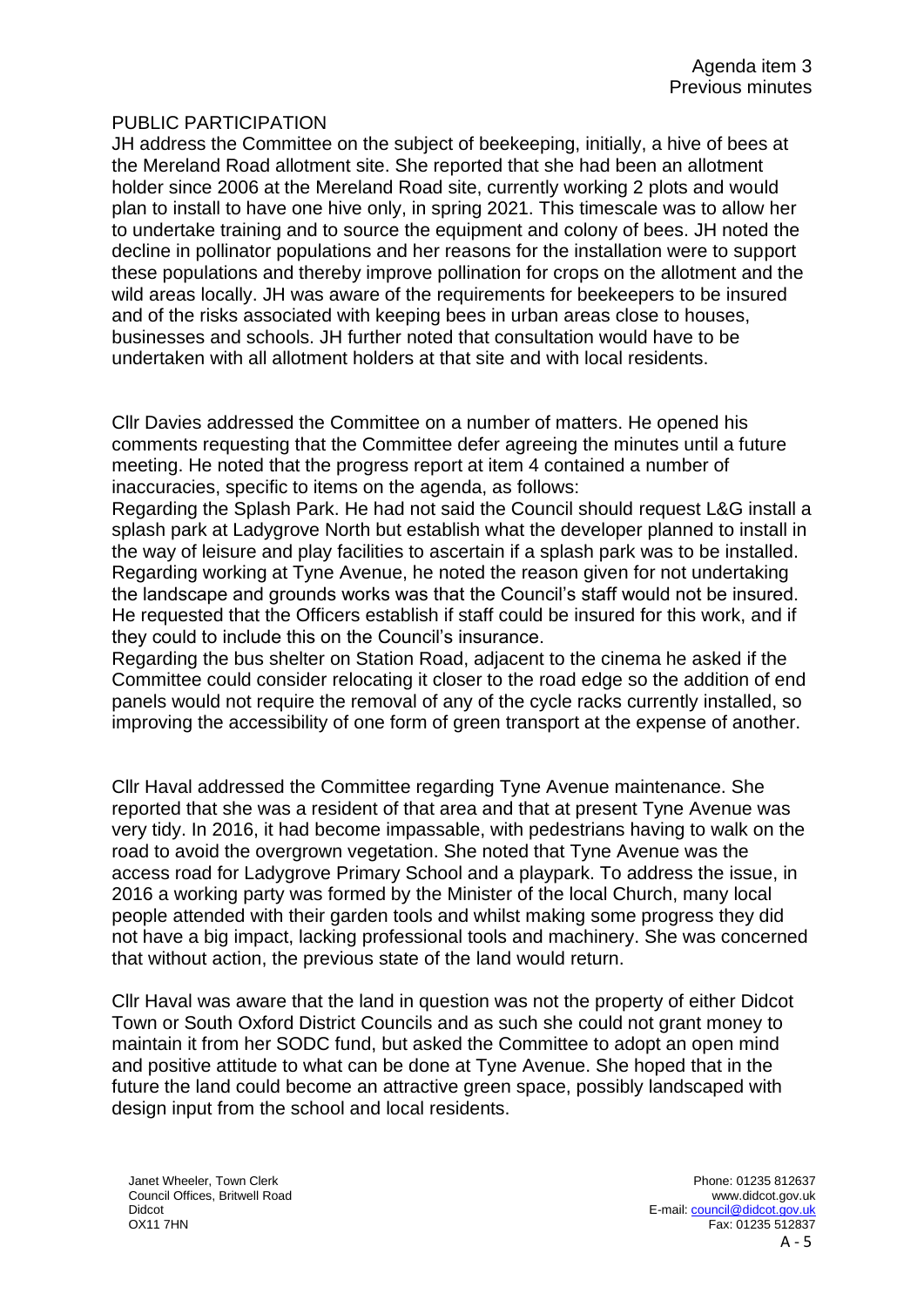AP addressed the Committee on a number of matters, opening with the verge along Tyne Avenue. She asked if Council Officers had been in communication with Didcot Town Football Club, noting this information had not been included in the reports for the meeting. She noted that it was a shame to stop cutting the land and that the problems caused by a lack of insurance were unfortunate, asking if SODC, who cut verges at Bowmont Water, could simply continue down Tyne Avenue and made the Committee aware she had a solution to the issues caused by the trees, if members would like to hear it at a later date.

Regarding the General Power of Competence, which had been the subject of communication with Councillors and Officers, AP asked if a way to use this to give the Town Council the power to undertake work on the land had been found? If it hadn't, she asked if the Town Council could require either Oxfordshire County Council or SODC to carry out the work.

Regarding the progress report, AP noted concerns that it was incomplete and incorrect in certain aspects, detailing these as follows:

- She was concerned that no report updating the Committee on progress with the matters at Tyne Avenue was included.
- That the Officers were not clear which the first bus shelter to be installed by the Town Council had been, she clarified that it was on Cow Lane in Ladygrove.
- That one item on the progress report regarding bus shelter installation referred to the wrong agenda item.
- That no date had been included for the installation of the end panel to the bus shelter adjacent to the cinema on Station Road, making the statement unclear. She also requested that this item refer to it being the subject of a residents' petition.
- That the location of the bus stops as provided to the Council Officers by Oxfordshire County Council was incorrect.

Further AP asked if the reason for the removal/deactivation of the real time indicator signs on Clear Channel owned/operated bus shelters could be established by the Council.

Finally, she requested that the Committee alter the order of the agenda to take agenda items 6 (the Outdoor Services Manager's report), 11 (Bus stop locations) and 14 (the report into the installation of bus shelters) before other items.

EB had asked to address the Committee but reported that she had discussed the matter with the Clerk and OSM outside the meeting and was content the matter was being dealt with.

#### **60.APOLOGIES**

None were received.

#### **61.DECLARATIONS OF INTERESTS**

No member declared a pecuniary interest in any item on the agenda.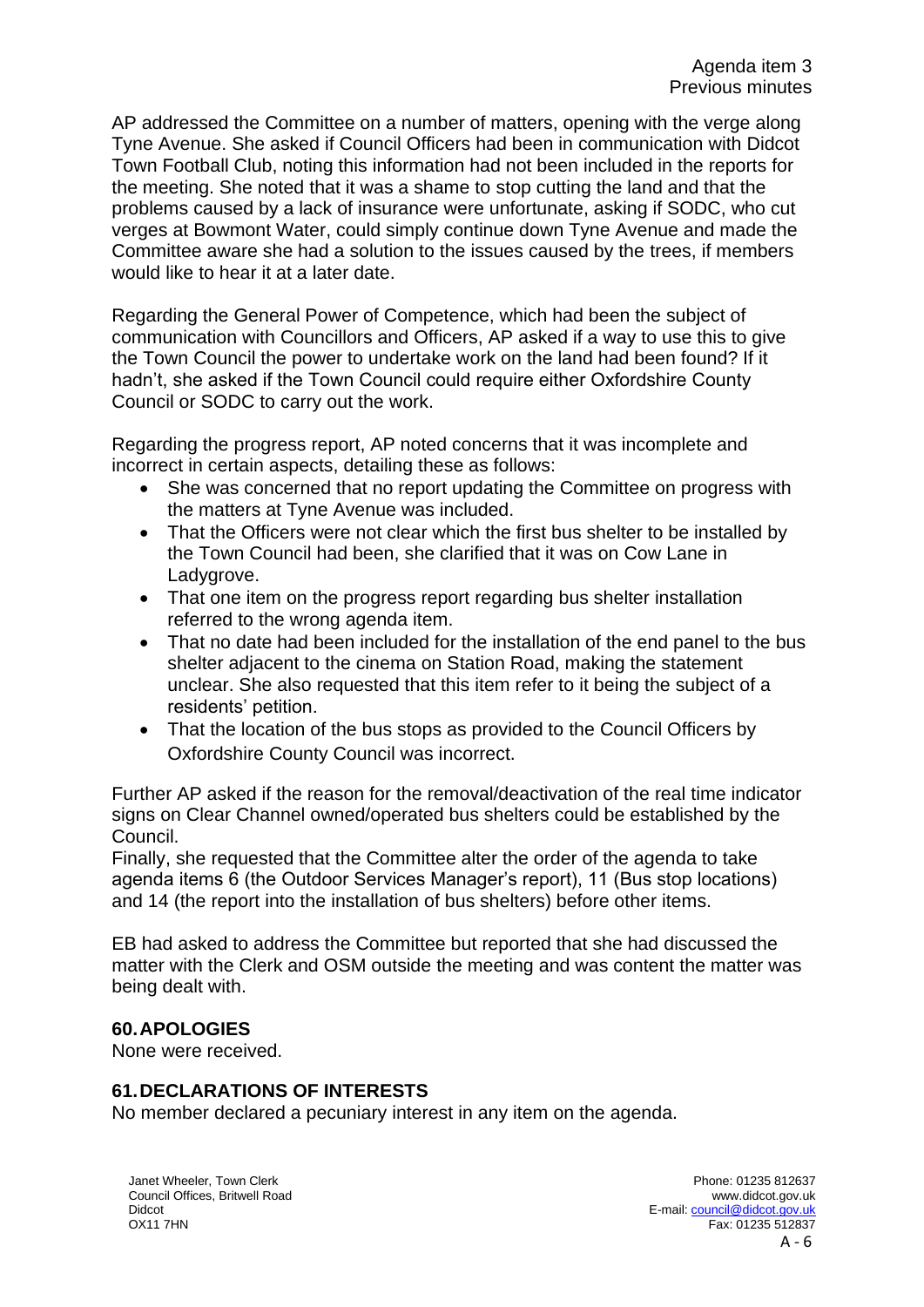#### **62.TO AGREE THE MINUTES OF THE PREVIOUS MEETING**

It was proposed by Cllr D Macdonald, seconded by Cllr A Macdonald and **RESOLVED** to agree the minutes of the 18<sup>th</sup> November 2019 as a true and correct record and that the Chairman sign them as such.

It was proposed by Cllr D Macdonald and seconded by Cllr D Rouane to amend the order of the agenda items in line with the request from the member of the public.

#### **63.TO NOTE THE OSM'S REPORT**

The OSM (OSM) reported that it appeared one of the New Road allotment holders was sleeping rough at the site, either in a van parked in the carpark or in the shed erected on his plot. This had been brought to the attention of the Housing Needs Manager at SODC. The vehicle had been reported as abandoned to SODC and they would remove it within 14 days of the report. Further, the OSM reported that he had informed the individual that to retain his rented allotment plot, he would have to provide proof he was a Didcot resident with a fixed address, as required by the regulations.

A broken piece of play equipment at Edmonds Park was highlighted. The equipment had been in place for approximately 12 years. It had been cordoned off and repair/replacement of the affected parts had been investigated. The OSM had also investigated a like-for-like replacement. He reported that manufacturer replacement parts or a like-for-like replacement were not available, the supplier no longer trading in the UK. A similar replacement piece of equipment would cost up to £16,000. Cllr A Macdonald asked if there was a timescale for this work to be completed. The OSM reported that investigation of parts were ongoing and that progress would be reported to the next meeting of the Committee.

Cllr A Hudson stated he considered a full replacement to be the best option. The OSM noted that no budget had been allocated specifically for this work. It was proposed by Cllr D Macdonald and seconded by Cllr A Hudson to consider the cost of replacement at the next meeting of the Committee.

Cllr A Thompson requested that bee-friendly flowers be included in the item on wildflower planting at the next Allotment Liaison meeting. The Committee approved them following events:

- Perry Hatwell fun fair at Ladygrove Park from  $3<sup>rd</sup>$  to 15<sup>th</sup> March 2020. The fair would be open for 7 days only, from, 6<sup>th</sup>-8<sup>th</sup> and 12<sup>th</sup>-16<sup>th</sup> March 2020, all members agreed.
- The Great Western Society's use of Ladygrove Park for car parking on the 31st May 2020, all members agreed, noting that if the ground was waterlogged, the Society would need to be told permission had been withdrawn.
- Armed Forces Playday, Edmonds Park 20<sup>th</sup> June 2020. Cllr M Walsh noted her objections to the event in principle, Cllr A Macdonald reported that the event had been well attended in previous years. The OSM reported that the event was operated in conjunction with the Oxfordshire Play Association. Five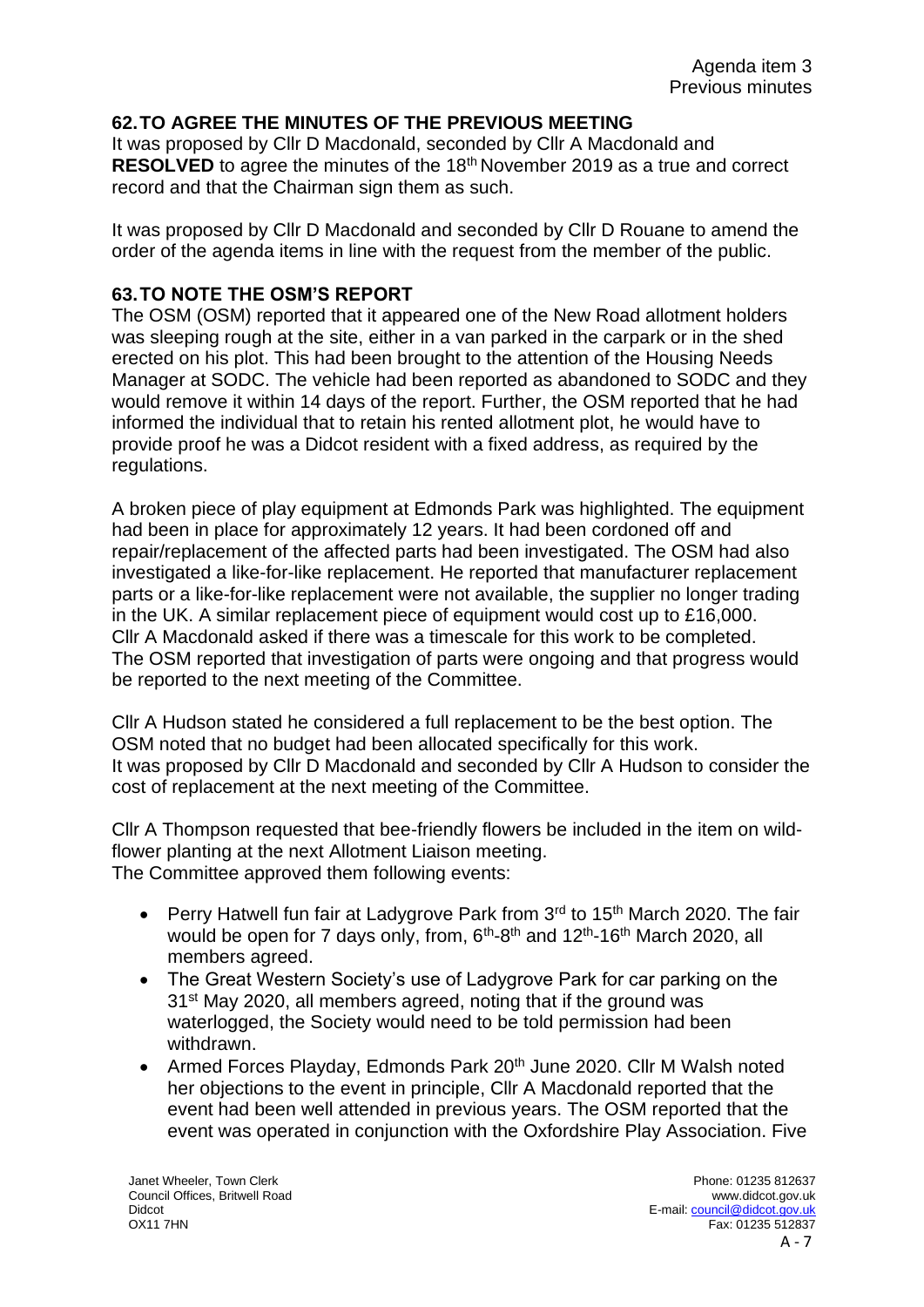members voted in favour of the event taking place, one member against and one abstained.

- DTFC Youth Annual tournament, Edmonds Park 13<sup>th</sup> and 14<sup>th</sup> June 2020, all members agreed.
- Annual charity 5 mile charity run, Ladygrove Park, Sun 5<sup>th</sup> July 2020, all members agreed.
- Perry Hatwell funfair at Edmonds Park from 15<sup>th</sup> to 19<sup>th</sup> July 2020, with the fun fair being dismantled on the 20<sup>th</sup> July 2020, all members agreed. Cllr D Macdonald noted that conditions regarding night-time closure of the fair should be in place.
- Town Fair Edmonds Park 1st August.

Ladygrove Lakes: Cllr D Rouane sought an update on the possibility of working with the local wildlife trust. The OSM reported that the surface of the large lake was still approximately half a metre low and that the solar powered pumps had not yet been received, though they had been despatched.

Cllr D Macdonald noted that the Working Group were planning on reopening the lakes to fishing in 2020, Cllr C Wilson considered the issue was safe access but that the Fishing Club were willing to use the remaining pegs and the bank, on the understanding that the work to improve water quality and levels would have to be complete first. Cllr A Macdonald noted that fish stocks would have to be checked and the lake restocked if necessary.

It was proposed by Cllr M Walsh, seconded by Cllr C Wilson and **resolved** to request the Environment Agency assess the lake.

Cllr C Wilson proposed and Cllr A Macdonald seconded the suspension of standing orders to enable Cllr Davies to contribute. Cllr Davies noted that the fish would need to be fed if fishermen were not ground-baiting the lake. The OSM understood this need and feeding would commence in due course.

Tyne Avenue: Cllr D Rouane proposed, Cllr A Hudson seconded and it was **resolved** to establish a working group comprising Cllrs D Rouane, A Thompson and A Hudson to investigate and where possible progress work at Tyne Avenue and report back to the May 2020 meeting of this Committee.

Cllr C Wilson noted the question of ownership was central to the issues raised. Cllr M Walsh noted that the safety issues (the loose manhole cover and protruding metal rods at the edge of the steps by DTFC) were separate from the amenity work issues and should be dealt with immediately by contacting the relevant authorities. All members agreed.

#### **64.TO CONSIDER REPORT ON BUS SHELTER INSTALLATION**

Cllr A Macdonald noted that, continuing from earlier reports, two locations had been identified and that there were funds in the budget in the financial years 2019-20 and 2020-21. Cllr D Rouane noted that in the future, further sites could be investigated and funds allocated annually through the budget setting process. It was proposed by Cllr A Macdonald, seconded by Cllr D Rouane and the Committee **resolved** to,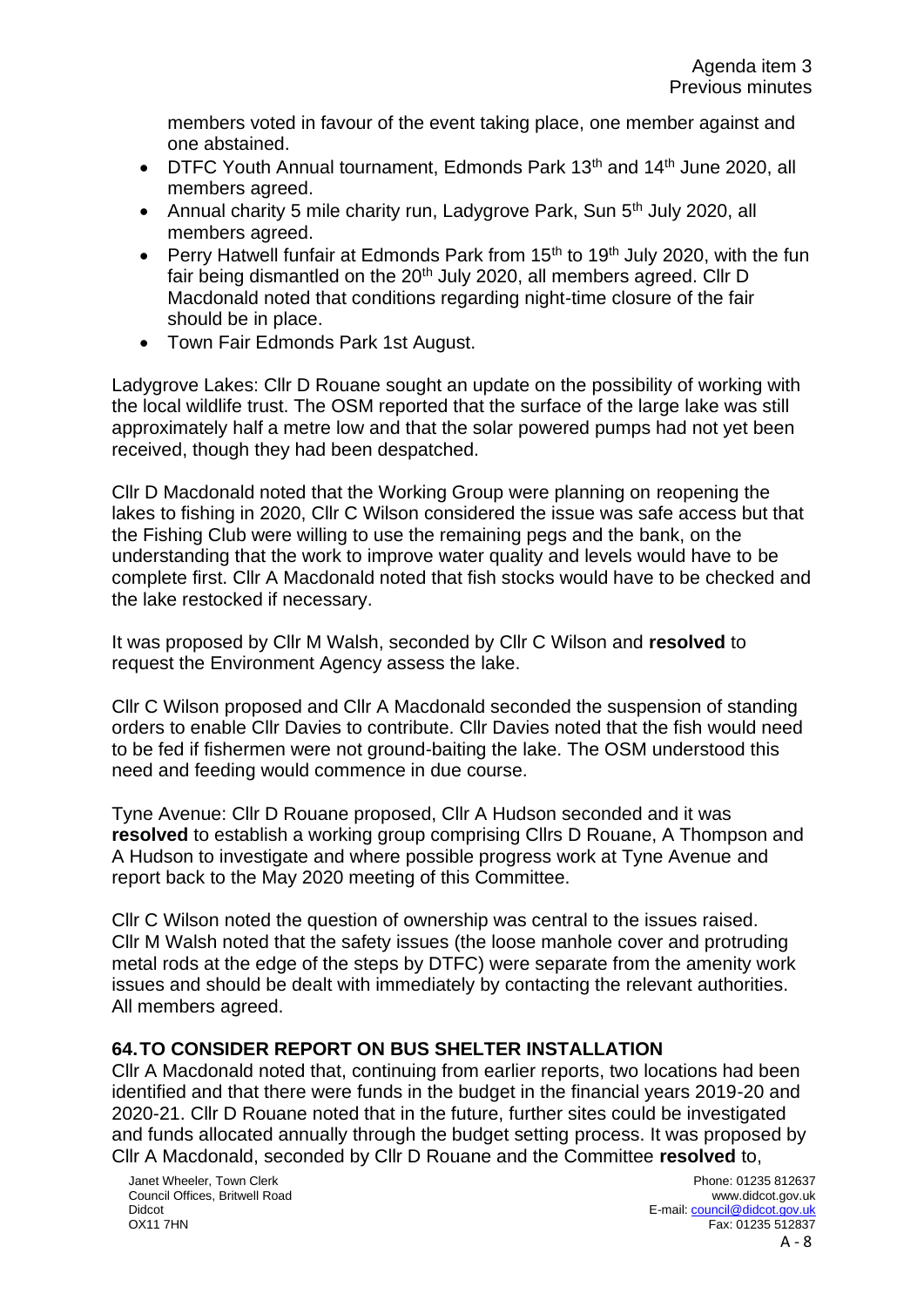subject to the caveats set out in the report, contact Externiture to install bus shelters at the two locations as follows:

At Barnes Road, a two-bay half-sided bus shelter with seats.

At Trent Road, a two-bay full sided bus shelter with seats.

#### **Barnes Road**

| <b>Shelter</b> | Ends | Seat            | Cost                           |
|----------------|------|-----------------|--------------------------------|
| 2-bay          | Half | full width with | £3,958 plus Civils             |
|                |      | handles         | <b>Estimated total: £4,698</b> |

#### **Trent Road**

| <b>Shelter</b> | Ends | Seat                       | Cost                                                 |
|----------------|------|----------------------------|------------------------------------------------------|
| 2-bay          | Full | full width with<br>handles | £4,188 plus Civils<br><b>Estimated total: £5,373</b> |

#### **65.TO NOTE BUS SHELTER LOCATIONS**

The PEO reported that the map was provided to the Town Council by OCC late in 2019 and gave the locations of known bus stops. Members of the public noted that it did not reflect the actual routes operated and would provide the detail for the Officers.

Cllr M Walsh noted that the hail and ride approach used across the residential areas in the south of the town was well-used and successful and it would not be progress to replace it with shelters and location-specific stops.

#### **66.QUESTIONS ON THE MINUTES AS TO THE PROGRESS OF ANY ITEM**

Pavilion: Cllr D Roaune requested an update on the temporary structures installed to provide storage and changing facilities for the football club at Edmonds Park. The OSM confirmed that one storage container and one container providing toilet and changing facilities had been sited on the car park.

Cllr A Hudson welcomed the re-engagement with an architect to progress the designs for a pavilion. The Town Clerk reported that a meeting had been arranged with the architect for the 23rd January 2020, the outcomes of which would be reported to members of the Committee.

Bee-keeping on allotment sites: Cllr M Walsh proposed and Cllr D Macdonald seconded a request to the Town Council Officers to research any rules and policies other small authorities or allotment associations may have regarding beekeeping at their allotment sites and provide a report for the next meeting of the Committee.

#### **67.TO CONSIDER FORMING A TASK AND FINISH GROUP TO DRAW UP RECOMMENDATIONS FOR DIDCOT TOWN COUNCIL'S MARKING OF THE 75TH ANNIVERSARIES OF VE DAY & VJ DAY (8TH MAY AND 15TH AUGUST RESPECTIVELY)**

Cllr A Macdonald proposed, Cllr A Hudson seconded and it was resolved to establish a task and finish group to undertake this work. Cllr A Thompson offered to be in the Group. It was reported that Cllrs E Hards and P Siggers had also expressed an

Janet Wheeler, Town Clerk Council Offices, Britwell Road Didcot OX11 7HN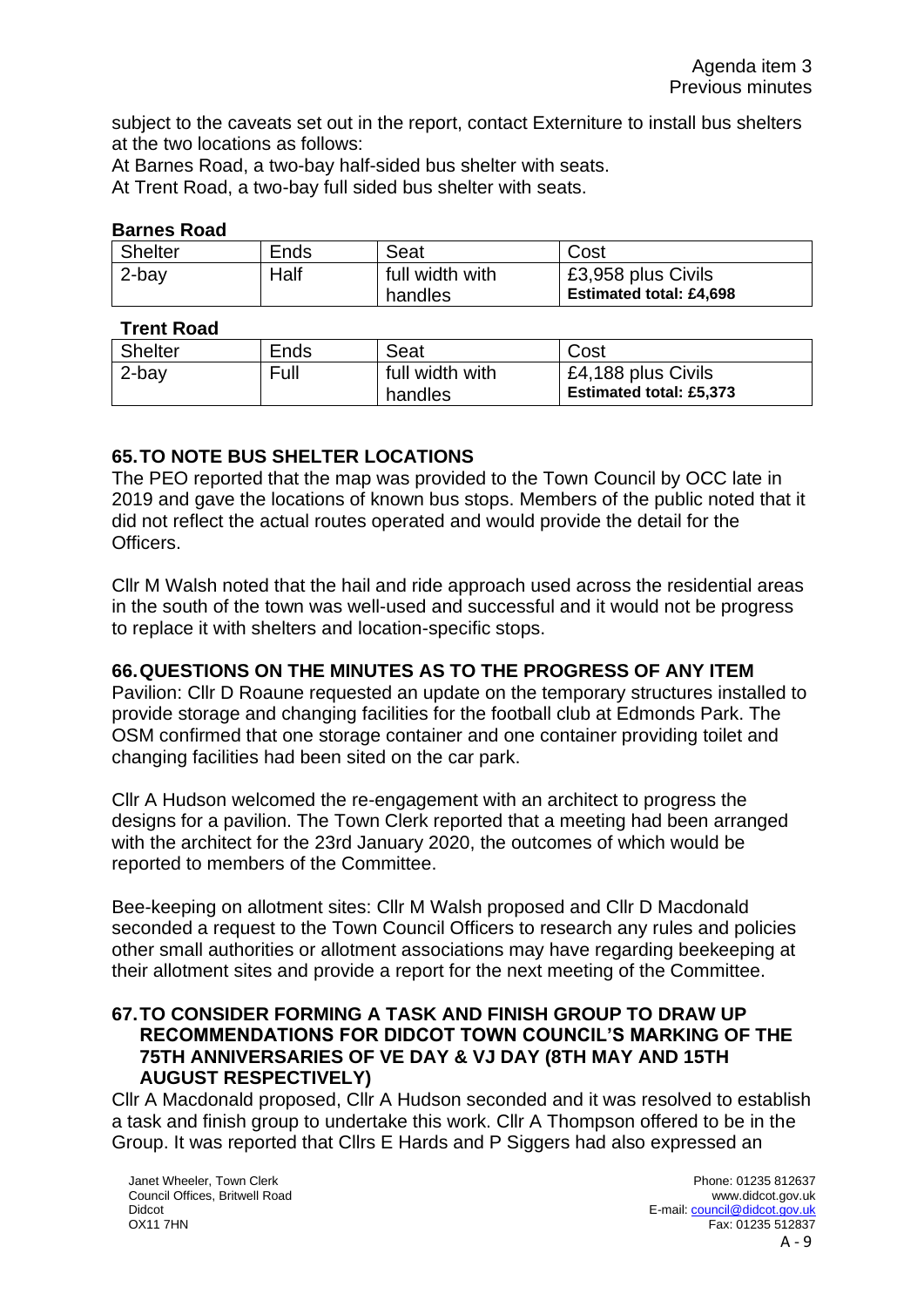interest in being part of the Group. The Town Clerk noted that any funds required would need the approval of the Finance and General Purposes Committee, with £3,000 in the budget (9051).

#### **68.TO NOTE THE SPLASH PARK PROGRESS REPORT**

The Committee thanked the Officer for her comprehensive report. Cllr A Hudson commented that the planned facility was a more involved project that he first envisaged. The Committee noted that a progress update would be taken at a future meeting of the Committee.

#### *Cllr A Thompson left the meeting (20:51).*

It was proposed by Cllr M Walsh, seconded by Cllr C Wilson and **resolved** to make contact with L&G Homes as requested by Cllr Davies from the public gallery to establish what the developer planned to install in the way of leisure and play facilities and the timescales of this work.

Cllr A Macdonald believed Didcot to be a large enough town, especially with the current and proposed development, to sustain two play areas that included splash pads and whatever the outcome from the communication with L&G Homes, this project should be progressed.

#### **69.TO NOTE PUBLIC ART DELIVERY GROUP REPORT**

The Committee noted the report. Cllr A Macdonald welcomed the idea of installing information boards and mapping in or close to the Orchard Centre. Cllr C Wilson noted that this had also been planned by Sustainable Didcot. Cllr A Macdonald agreed to contact Sustainable Didcot to confirm the plans.

The Committee noted the updates to the terms of reference, which clarified the voting rights of non-elected members of the group and agreed the changes.

#### **70.TO CONSIDER SANDPIT INSTALLATION**

The Committee welcomed the report, noting that whilst the design detail had evolved from the ideas provided by the young resident, the Officer had worked with his family for approval of the ideas outlined in the report.

Cllr M Walsh noted that the edge of the sandpit could be made to resemble train tracks, a suggestion the OSM agreed with.

Cllr A Macdonald sought clarity on the available budget, which was confirmed by the OSM as being £5,000, which was available for projects at Ladygrove Park.

It was proposed by Cllr D Rouane, seconded by Cllr A Macdonald and **resolved** to seek public feedback over a two-week period, to start before the end of January 2020, as to the preferred piece of equipment. The pieces chosen by the Committee from the report were the *Wicksteed Toddler Express* and the *Wicksteed Flyer*, with a carriage provided whichever was chosen. All members agreed.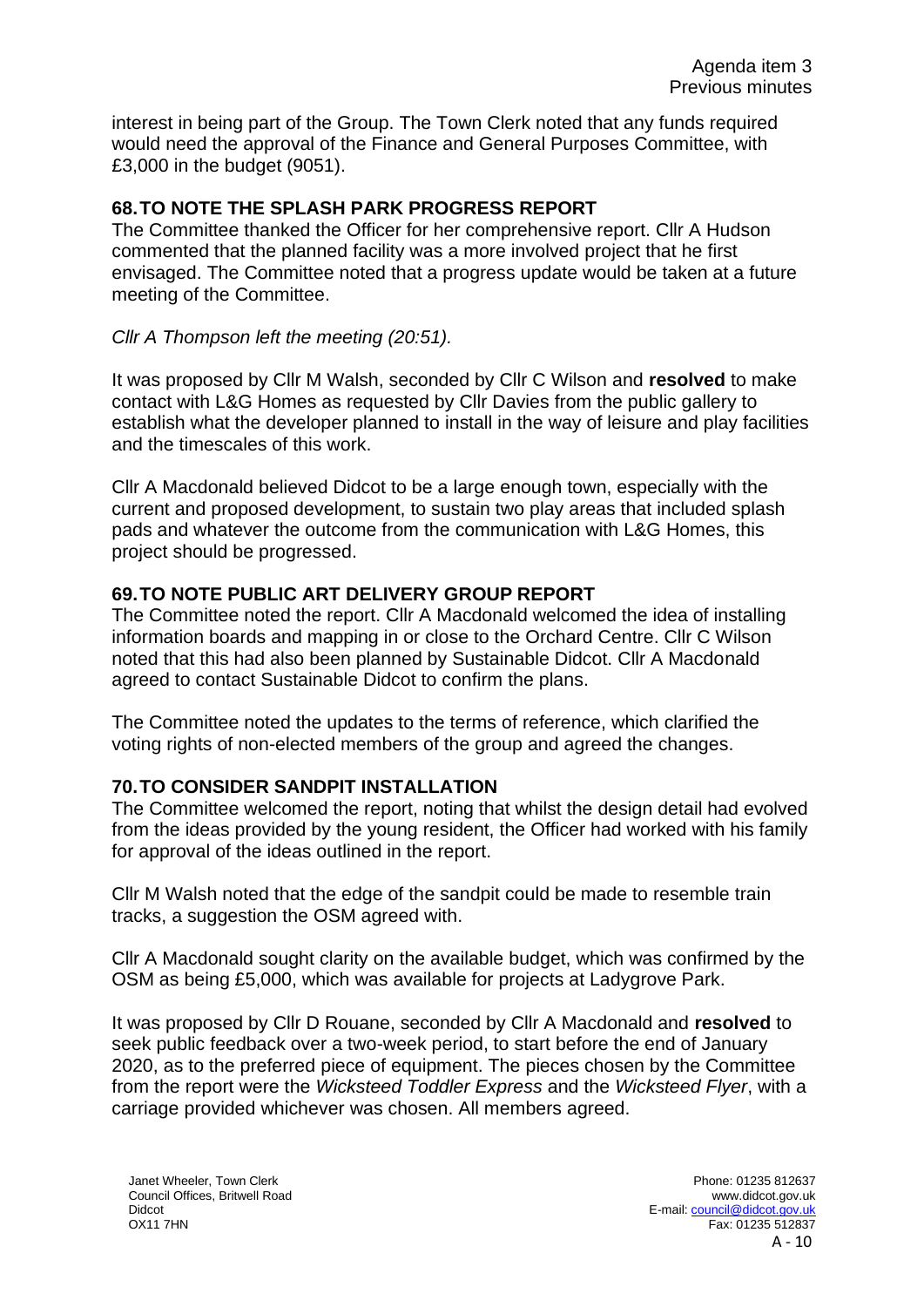#### **71.TO CONSIDER THE 'TREES LEAFLET'**

Cllr D Rouane introduced the item to the Committee, reporting that a local Town Council had sourced a tree pack from a body such as the Woodland Trust and distributed them amongst local people at the Town's market place or other convenient location to plant in their gardens. Recipients would be asked to send pictures of the planting to the Council for a future newsletter.

Cllr Rouane proposed, Cllr A Macdonald seconded and it was **resolved** to research which organisations were still offering this service for spring 2020 delivery. All members were in favour.

#### **72.TO CONSIDER COMMUNITY BUS SERVICE REPORT**

The Committee noted the report. It was proposed by Cllr M Walsh, seconded by Cllr A Hudson and **resolved** to ask County Councillor Laura Price to address the Committee on Community Transport Projects.

#### **73.TO CONSIDER REPORT ON BUS SHELTER ADOPTION**

The Committee noted the report. The Town Clerk confirmed that there would be a cost implication to the insurance premium, which the PEO detailed as an approximately a £120 increase. Cllr A Macdonald noted that to be adopted, the shelters should be in good order. Cllr A Macdonald proposed, it was seconded by Cllr D Rouane and the Committee **resolved** to adopt the eight shelters located within the Civil Parish of Didcot.

#### **74.FUTURE PROJECT SUGGESTIONS**

It was proposed by Cllr D Rouane and seconded by Cllr A Macdonald to hold future project suggestions until the next meeting of the Committee in recognition of the current workload.

The meeting ended at 21:22 pm

Signed **Chairman** Date: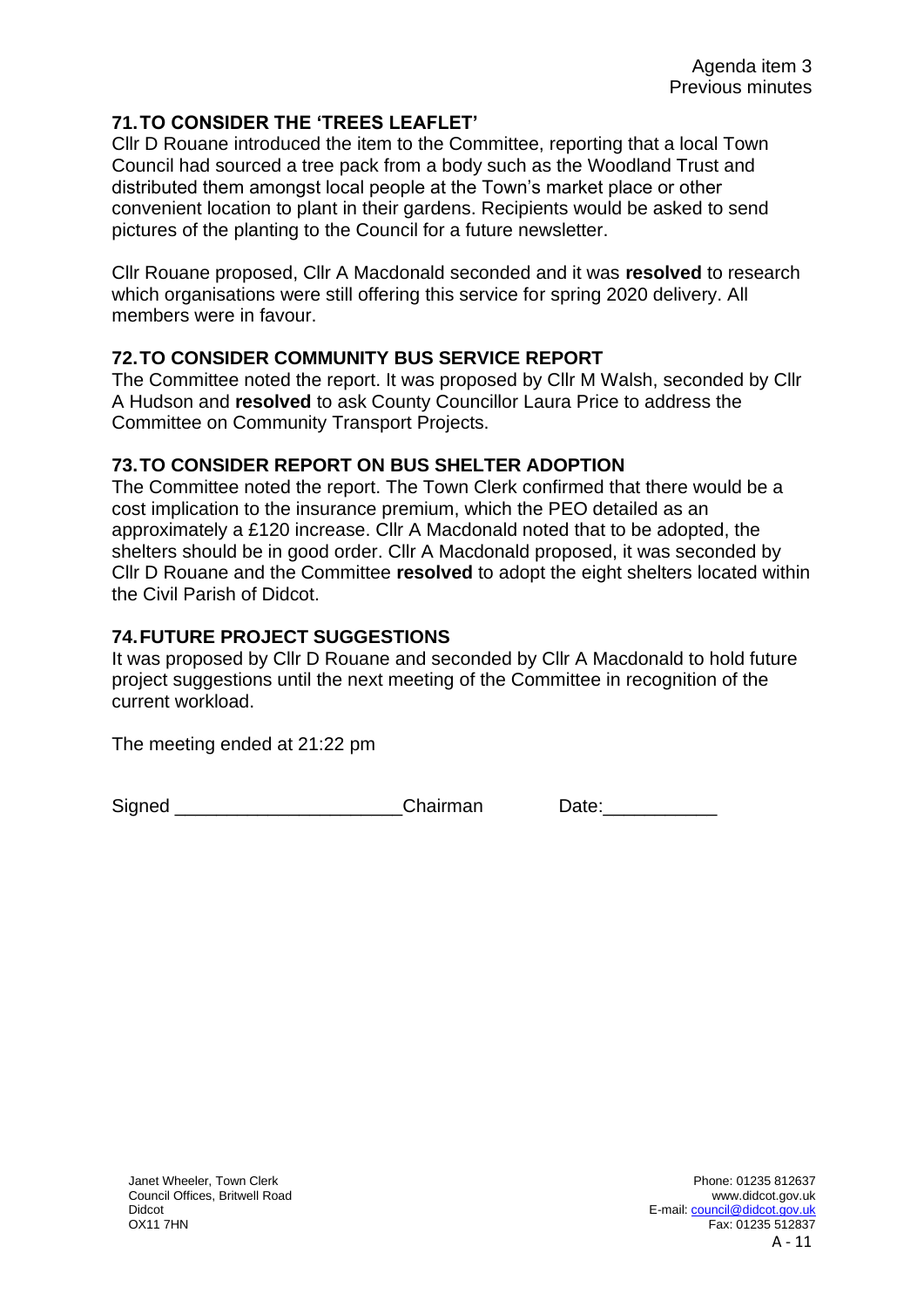| Item number                                                                                     | <b>Progress</b>                                                                                                                                                                                                                                                                                                                                                                                                                                                                                                                                                                                                         | <b>Next steps</b>                                                                                   | <b>Responsible</b> |
|-------------------------------------------------------------------------------------------------|-------------------------------------------------------------------------------------------------------------------------------------------------------------------------------------------------------------------------------------------------------------------------------------------------------------------------------------------------------------------------------------------------------------------------------------------------------------------------------------------------------------------------------------------------------------------------------------------------------------------------|-----------------------------------------------------------------------------------------------------|--------------------|
| Beekeeping at Mereland Road<br>allotments: Public participation                                 |                                                                                                                                                                                                                                                                                                                                                                                                                                                                                                                                                                                                                         | Item 15 on the agenda.                                                                              |                    |
| <b>Bus Shelters:</b><br>Public participation (including<br>$petition$ <sup>1</sup>              | OCC have confirming that the two shelters without RTIs (both on the Broadway, eastbound) had not yet had the<br>units fitted. On request, OCC investigated and reported that there were no plans to install any from funds or<br>developer contributions, but that the team would review each new funding opportunity for its appropriateness.                                                                                                                                                                                                                                                                          | Consider making a request that RTI<br>unit funding forms part of a future<br>section 106 agreement. | Councillors        |
|                                                                                                 | The date to install the end panel on shelter 4013-0008 (Station Road) was confirmed by Clear Channel as<br>02.03.2020. Unfortunately, on 30.01.2020 the DTC Officer was advised that the parts for shelter were due to be<br>shipped from China but recent events has caused delay. The Officer was informed that a good quality used part<br>could be installed in the meantime but further details regarding timescales were not available. 25.02.2020, the DTC<br>Officer was informed that the backlog had still to be cleared by Clear Channel and an installation date remained<br>unavailable.                   | Continue to press Clear Channel for an<br>installation date.                                        | <b>Officers</b>    |
|                                                                                                 | The Officer has reported the issue via the Fix-my-street portal and received the following response:<br>"Thank you for your report. I have made the Officer that deals with bus stop aware however apparently no bus stop<br>maintenance budget was allocated this financial year, so only stops which become hazardous have been able to<br>receive any attention. He is led to understand that he will be allocated a dedicated maintenance budget in the next<br>financial year which he hopes will be enough to pay for tasks such as this. This report is now closed.<br>State changed to: Investigation complete" | Re-submit the query in the next<br>financial year.                                                  | <b>Officers</b>    |
|                                                                                                 | Clear Channel have been asked to provide a quote to re-site shelter 4013-0008 (Station Road) approx. 750mm<br>towards the highway boundary but have not yet provided a cost.                                                                                                                                                                                                                                                                                                                                                                                                                                            | Consider action.                                                                                    | Councillors        |
| Tyne Avenue: Public<br>participation and minute 63                                              | Councillors to set up working group to facilitate progress at Tyne Avenue.<br>Thames Water confirmed that the damaged access cover is for one of their drains and its repair would be scheduled.                                                                                                                                                                                                                                                                                                                                                                                                                        | Verbal report item 16 on the agenda.                                                                | Councillors        |
| Ladygrove - Lakes: minute 63                                                                    |                                                                                                                                                                                                                                                                                                                                                                                                                                                                                                                                                                                                                         | OSM report item 14 on the agenda.                                                                   | <b>Officers</b>    |
| <b>Edmonds Park - Play</b><br>equipment: minute 63                                              | Quotes to repair and replace the equipment have been received.                                                                                                                                                                                                                                                                                                                                                                                                                                                                                                                                                          | Item 12 on the agenda.                                                                              | Councillors        |
| <b>Bus Shelter installation: minute</b><br>64                                                   | The shelter works will commence 30 <sup>th</sup> March 2020.                                                                                                                                                                                                                                                                                                                                                                                                                                                                                                                                                            | Installation of shelters.                                                                           | Provider           |
| Edmonds Park - Pavilion:<br>minute 66                                                           | The Clerk and Planning & Environment Officer met with members of RPA Architecture practice, notes of that<br>meeting were shared with members of the Committee. The fee to revise the plans, print and supply them was quoted<br>at £2,850. The quote was not received in sufficient time to be considered at F&GP.                                                                                                                                                                                                                                                                                                     | Item 18 on the agenda.                                                                              | Councillors        |
| Edmonds Park - Splash pad:<br>minute 68                                                         | Officers met with the a provider to scope potential and cost of the project.<br>Officers met with Officers from a local Town Council that had recently installed a splash pad to seek advice on the<br>furtherance of the project.                                                                                                                                                                                                                                                                                                                                                                                      | Item 17 on the agenda.                                                                              | Councillors        |
| Timescale of planned works at<br><b>Willington Down: Public</b><br>participation and minute 68. | The Officer has received confirmation from the SODC Planning Officer that for such a large development, a phasing<br>plan had to be approved. The leisure facilities are planned to be in phases 6-8, which have a stated timescale of<br>2026-2032 (see figures 1&2 below).                                                                                                                                                                                                                                                                                                                                            | See pages A-15 and A16 below.                                                                       | Councillors        |

<sup>&</sup>lt;sup>1</sup> The following petition was considered by Council on 3rd September 2018 and referred to the Environment Committee for consideration:

<sup>&</sup>quot;We, the undersigned request that the existing bus shelter S1 alongside the Cinema in the Orchard Centre be replaced with a shelter the same standard and size as the S2 shelter situated at the South End of Station Road, Di The current S1 bus shelter is situated at the bottom end of a wind funnel and provides no shelter from the strong winds and rain. There are no side panels and inadequate seating. All bus passengers find it is not fit for p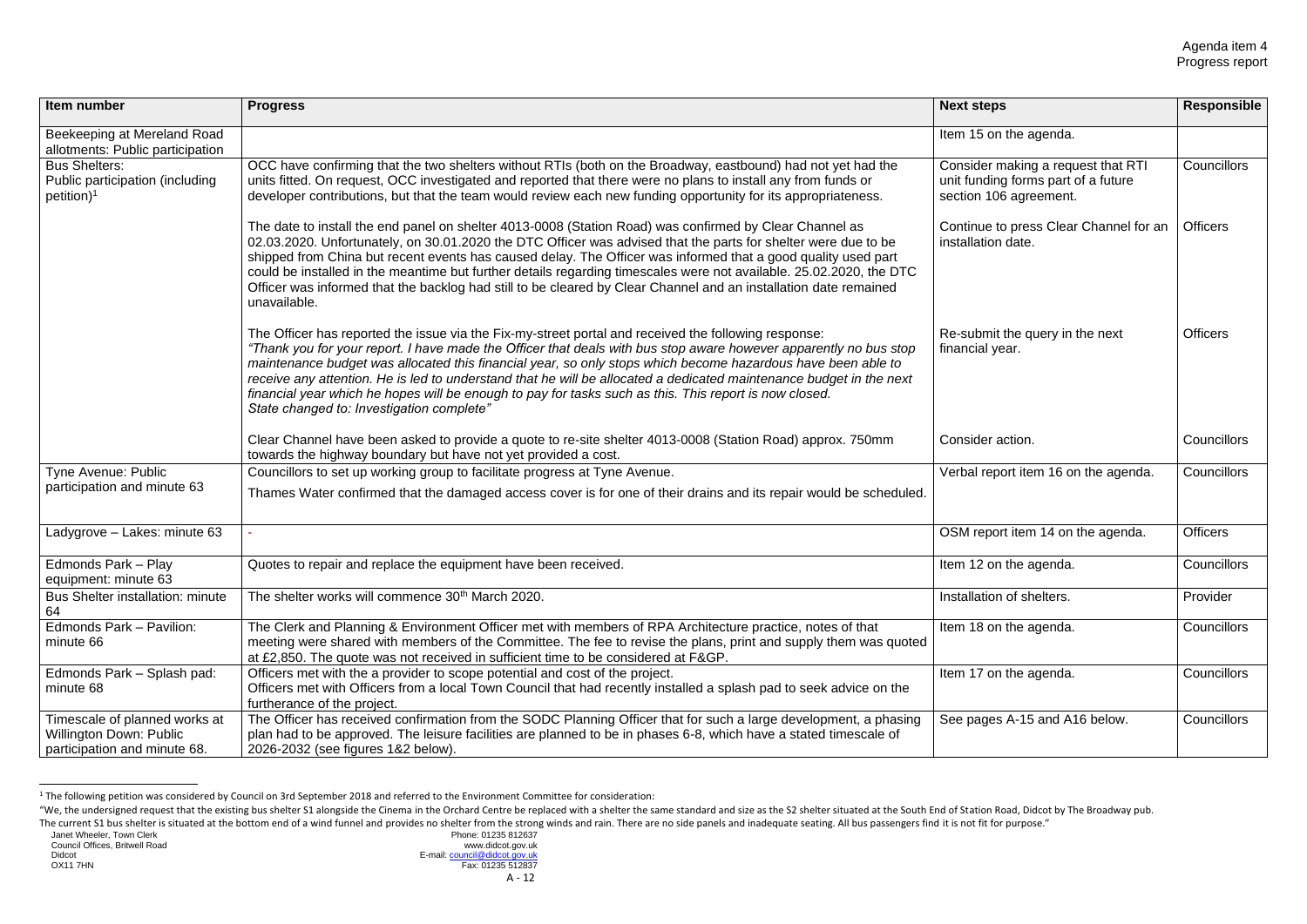#### and would need significant reinforcement. The Iters, though a small number but are trialling this design of bus shelter, with one hey are awaiting the completion of the trial.

d how to promote the recycling collections crisp packets because Terracycle's collection

|                                                         |                                                                                                                                                                                                                                                                                             |                                               | Agenda item 4<br>Progress report |
|---------------------------------------------------------|---------------------------------------------------------------------------------------------------------------------------------------------------------------------------------------------------------------------------------------------------------------------------------------------|-----------------------------------------------|----------------------------------|
| Ladygrove - Sand Pit: minute<br>-70                     | The poll was placed on the website and Facebook, open from 23 <sup>rd</sup> Jan to 7 <sup>th</sup> Feb 2020. The red train proved to be<br>the most popular and was ordered, along with a carriage. A detailed report is on the agenda.                                                     | Item 11 on the agenda.                        | Councillors                      |
| Tree planting in Didcot: minute                         |                                                                                                                                                                                                                                                                                             | Item 20 on the agenda.                        | <b>Councillors</b>               |
| <b>Community Transport (Cllr L</b><br>Price): minute 72 | A separate meeting will be arranged so members of the Committee has time to hear the presentation and ask<br>questions if necessary.                                                                                                                                                        | Item 5 on the agenda.                         | Councillors                      |
| Bus Shelter adoption: minute 73                         | 2020.01.22 Taylor Wimpey have been contacted about DTC adopting shelters, requesting a transfer doc to sign (inc.<br>value of shelters and date of transfer) and a joint site visit to ensure all are in good order. Taylor Wimpey to draft<br>transfer agreement for DTC to review / sign. | Completion of adoption.<br>Instruct insurers. | <b>Officers</b>                  |

#### **Listed below are future projects identified at Environment Committee meetings this civic year, 'RAG' rated.**

| Environment Committee proposed future projects |                                                                                   | <b>Status</b>  | <b>Officer Comment</b>                                                                                                                                                                                                                                                                                                                                                                                                                                                                                                                                                                                                                              |
|------------------------------------------------|-----------------------------------------------------------------------------------|----------------|-----------------------------------------------------------------------------------------------------------------------------------------------------------------------------------------------------------------------------------------------------------------------------------------------------------------------------------------------------------------------------------------------------------------------------------------------------------------------------------------------------------------------------------------------------------------------------------------------------------------------------------------------------|
|                                                | 15.07.19   Bee-friendly bus shelters                                              | Ongoing        | Existing bus shelters were not originally designed to carry the additional weight of a green roof and would need significant reinforcement.<br>Officer cannot find a bus shelter supplier in the UK that supplies bee-friendly/green-roofed shelters, though a small number but are<br>investigating the possibility. The Officer has identified London as an Authority in the UK that is trialling this design of bus shelter, with one<br>already installed at Baker Street and five others planned. The Officer has heard from TfL that they are awaiting the completion of the trial                                                            |
|                                                | 17.06.19 Metal shelters in Edmonds Park                                           | To start.      | The Officers require further detail before research can be undertaken.                                                                                                                                                                                                                                                                                                                                                                                                                                                                                                                                                                              |
|                                                | Changing the colour of the dog bins in the<br>area to green                       | To start.      | It was understood that the bins would be replaced with green-coloured ones as and when they needed to be renewed or installed.                                                                                                                                                                                                                                                                                                                                                                                                                                                                                                                      |
|                                                | A splash park in Edmonds Park                                                     | <b>Ongoing</b> | On agenda.                                                                                                                                                                                                                                                                                                                                                                                                                                                                                                                                                                                                                                          |
|                                                | An outdoor refreshment area at Edmonds<br>Park                                    | To start.      | The Officers consider this could be part of a new facility building at the park.                                                                                                                                                                                                                                                                                                                                                                                                                                                                                                                                                                    |
|                                                | Reports on verge cutting and whether<br>there can be pollinator planting instead  | To start.      |                                                                                                                                                                                                                                                                                                                                                                                                                                                                                                                                                                                                                                                     |
|                                                | Creation of 'wild' areas in each of the<br><b>Town Council's parks</b>            | To start.      |                                                                                                                                                                                                                                                                                                                                                                                                                                                                                                                                                                                                                                                     |
|                                                | <b>Replacement of the Town Council</b><br>pavilions in Edmonds Park and Loyd Rec. | Ongoing.       | Edmonds Park facility building is on the agenda.<br>Loyd Rec facility building is yet to start.                                                                                                                                                                                                                                                                                                                                                                                                                                                                                                                                                     |
|                                                | Completing the paths on Stubbings Land                                            | To start.      | The issues of paths and the connectivity between the new builds on Bluebell Lane and Stubbings Land is on the agenda.                                                                                                                                                                                                                                                                                                                                                                                                                                                                                                                               |
|                                                | Options for addressing the issues at<br><b>Ladygrove Lakes</b>                    | Ongoing.       | OSM report on agenda                                                                                                                                                                                                                                                                                                                                                                                                                                                                                                                                                                                                                                |
|                                                | Paving 'desire lines' in Ladygrove<br>(location TBC)                              | To start.      | The Officers require further detail before research can be undertaken.                                                                                                                                                                                                                                                                                                                                                                                                                                                                                                                                                                              |
|                                                | Footpath widening in Ladygrove (location<br>TBC)                                  | To start.      | The Officers require further detail before research can be undertaken.                                                                                                                                                                                                                                                                                                                                                                                                                                                                                                                                                                              |
|                                                | Solar panels on the Civic Hall                                                    | Ongoing.       | Officers have met with one provider to investigate the possibility of siting panels at the Civic Hall, the probable Kwh produced and cost of<br>installation. A report is at Item 20 on the agenda.                                                                                                                                                                                                                                                                                                                                                                                                                                                 |
|                                                | 16.09.19   Millennium Wood upkeep programme                                       | <b>Ongoing</b> | <b>Incorporated into OSM Report.</b>                                                                                                                                                                                                                                                                                                                                                                                                                                                                                                                                                                                                                |
|                                                | Implementing or improving the knowledge<br>of recycling via Terracycle            | Ongoing.       | Officers are investigating what can be done by the Council at the Civic Hall or its other sites and how to promote the recycling collections<br>others provide in Didcot. The Civic Hall has signed up to become a collection site for Terracycle's Air, Home and Laundry Care recycling<br>programme and is in communication with other collection sites in the town to collect other (e.g. crisp) packaging on their behalf. Through<br>discussions, the Officers have been told that Cornerstone is no ,longer a collection location for crisp packets because Terracycle's collection<br>infrastructure had not proved able to meet the demand. |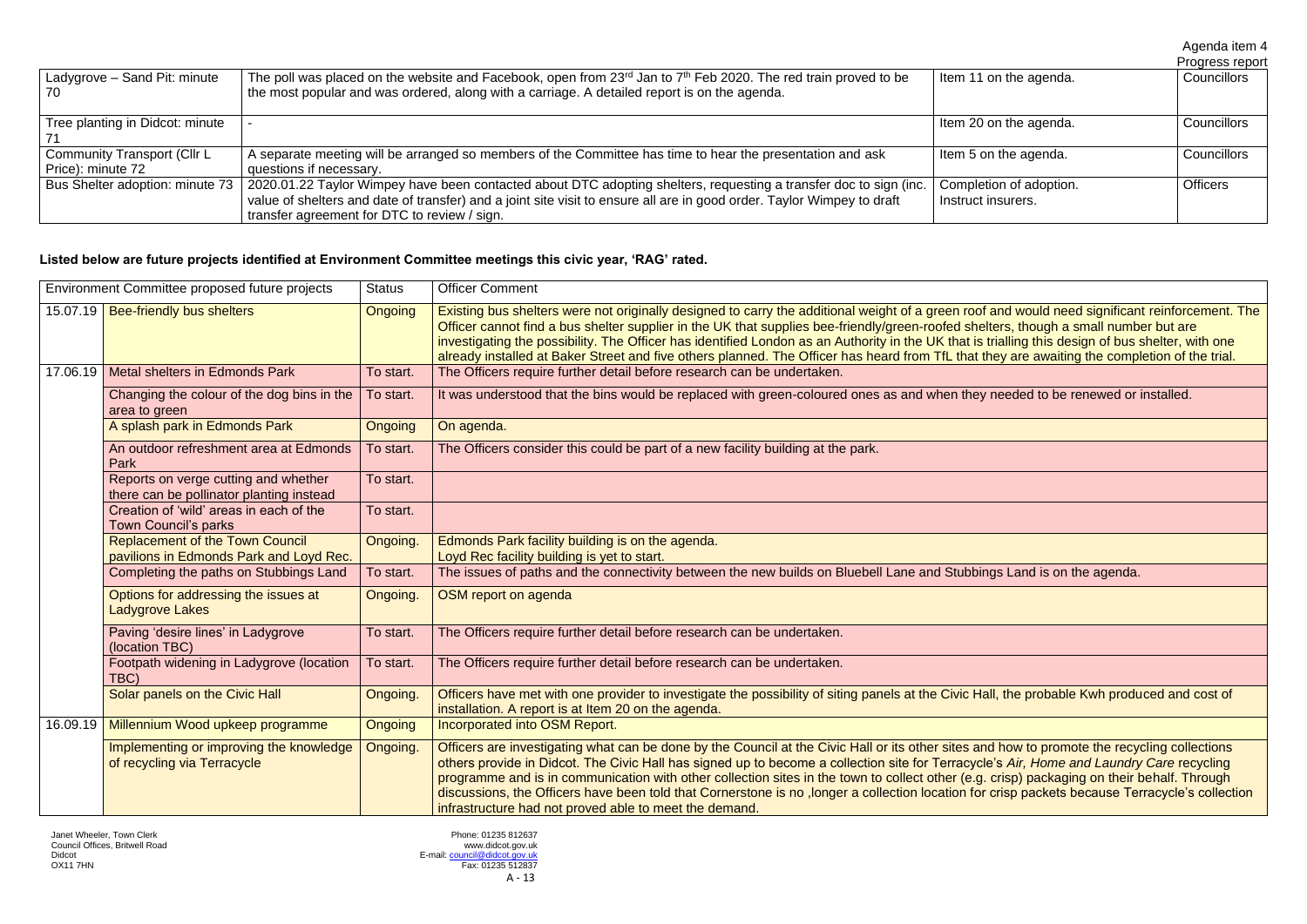## Agenda item 4

Progress report

|  | Laser show                    |                       | Complete.   Report was on the November meeting agenda. The Committee requested that the report was made available to other organisations in the     |
|--|-------------------------------|-----------------------|-----------------------------------------------------------------------------------------------------------------------------------------------------|
|  |                               |                       | town that may be interested in holding such a display.                                                                                              |
|  | Anaerobic digester dog bins   |                       | Complete.   Officers' research has found that there are no commercial small to medium scale digester systems available in the UK. Household systems |
|  |                               |                       | do exist, as do large commercial anaerobic digesters, similar to those that dispose of household food waste. Household systems use a small          |
|  |                               |                       | tank or sump, sunk in the ground or above ground models exist. Both require regular intervention, such as adding digester chemicals, on at          |
|  |                               |                       | least a weekly basis. Waste placed in a digester cannot include plastic but must be raw or in paper bags.                                           |
|  | 18.11.19 Sandpit installation | <sup>1</sup> Ongoing. | $\Box$ On agenda.                                                                                                                                   |
|  |                               |                       |                                                                                                                                                     |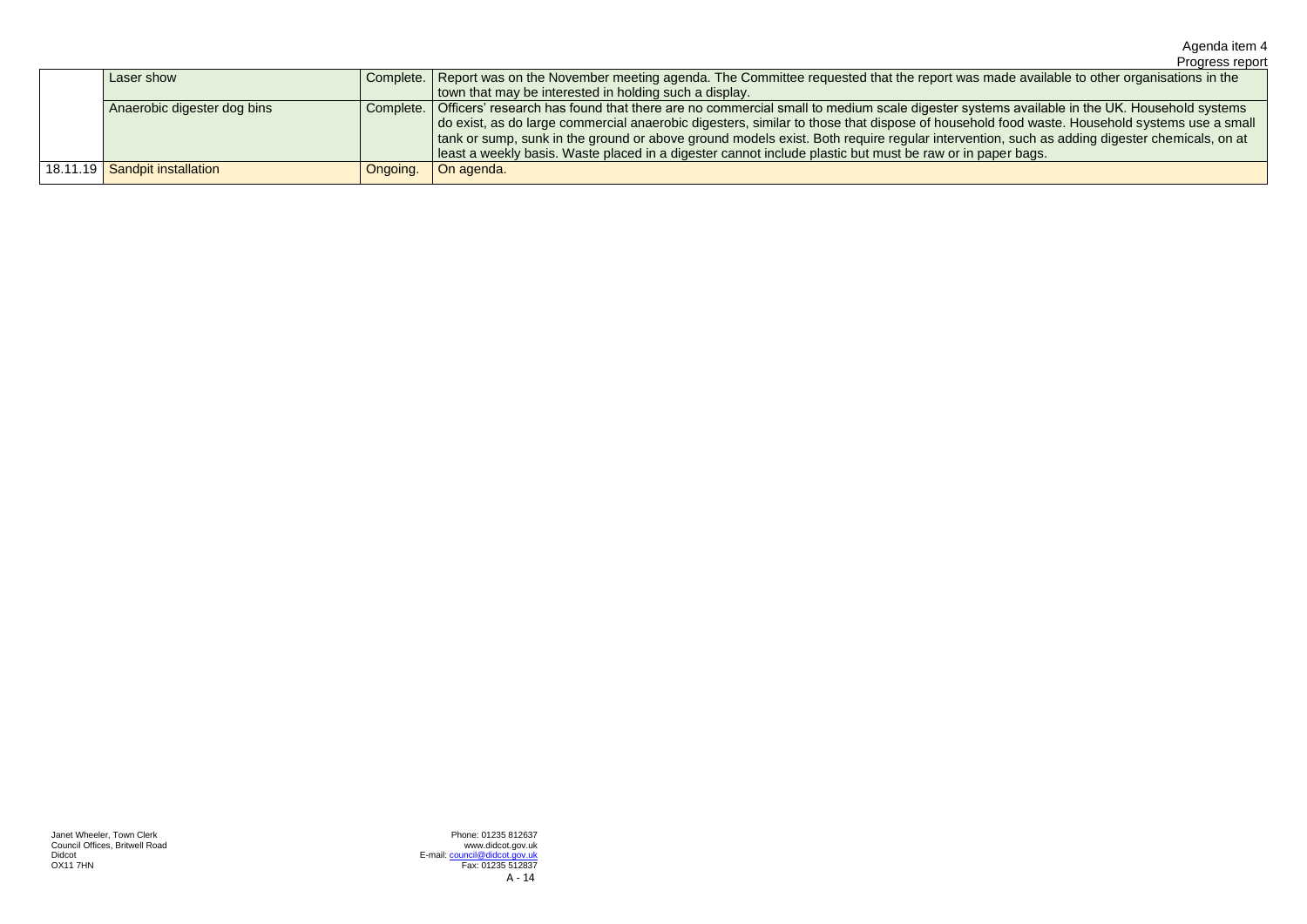# **PHASING PLAN WILLINGTON DOWN, DIDCOT**

# KEY

| <b>PHASES</b>                         | <b>COLOUR</b>             | <b>UNITS</b>          | ESTIMATED TIMEFRAME              |
|---------------------------------------|---------------------------|-----------------------|----------------------------------|
| PRIMARY INFRASTRUCTURE (STAGE 1)      |                           | <b>INFRASTRUCTURE</b> | JANUARY 2018 - JUNE 2019         |
| PRIMARY INFRASTRUCTURE (STAGE 2)      |                           | <b>INFRASTRUCTURE</b> | <b>SUMMER 2019 - SUMMER 2020</b> |
| PRIMARY INFRASTRUCTURE (STAGE 3)      |                           | <b>INFRASTRUCTURE</b> | <b>SUMMER 2020 - SUMMER 2023</b> |
| L&G PHASE I INFRASTRUCTURE (STAGE 2B) |                           | <b>INFRASTRUCTURE</b> | <b>SUMMER 2020 - SPRING 2021</b> |
| <b>CROUDACE PHASE 2 INFRASTUCTURE</b> |                           | <b>INFRASTRUCTURE</b> | <b>SPRING 2020 - SPRING 2021</b> |
| <b>CROUDACE PHASE 3 INFRASTUCTURE</b> | <b>The Contract State</b> | <b>INFRASTRUCTURE</b> | <b>SPRING 2023 - SPRING 2025</b> |
| L&G PHASE 2 INFRASTRUCTURE (STAGE 3)  | <b>PERSONAL PROPERTY</b>  | <b>INFRASTRUCTURE</b> | <b>SUMMER 2021 - SUMMER 2026</b> |
| L&G PHASE 2 INFRASTRUCTURE (STAGE 4)  | and a strong strong       | <b>INFRASTRUCTURE</b> | <b>SUMMER 2025 - SPRING 2026</b> |
| <b>CROUDACE HOMES PHASE I</b>         |                           | 173                   | <b>SUMMER 2019 - SPRING 2020</b> |
| <b>CROUDACE HOMES PHASE 2</b>         |                           | 201                   | AUTUMN 2020 - SUMMER 2024        |
| <b>CROUDACE HOMES PHASE 3</b>         |                           | 267                   | SPRING 2023 - AUTUMN 2026        |
| <b>L&amp;G HOMES PHASE I</b>          |                           | 168                   | <b>WINTER 2019 - 2022</b>        |
| <b>L&amp;G HOMES PHASE 2</b>          |                           | 182                   | SPRING 2021 - WINTER2024         |
| <b>L&amp;G HOMES PHASE 3</b>          |                           | 60                    | <b>WINTER 2022 - SUMMER 2025</b> |
| <b>L&amp;G HOMES PHASE 4</b>          |                           | 110                   | <b>SUMMER 2023 - SUMMER 2026</b> |
| <b>L&amp;G HOMES PHASE 5</b>          |                           | 110                   | <b>SUMMER 2025 - SUMMER 2028</b> |
| <b>L&amp;G HOMES PHASE 6</b>          |                           | 161                   | <b>SPRING 2026 - WINTER 2032</b> |
| <b>L&amp;G HOMES PHASE 7</b>          |                           | 176                   | <b>SPRING 2026 - WINTER 2032</b> |
| <b>L&amp;G HOMES PHASE 8</b>          |                           | 129                   | <b>SPRING 2026 - WINTER 2032</b> |
| <b>L&amp;G HOMES PHASE 9</b>          |                           | 143                   | <b>SPRING 2026 - WINTER 2032</b> |

**GRAND TOTAL** 

Janet Wheeler, Town Clerk Council Offices, Britwell Road Didcot OX11 7HN

Phone: 01235 812637 www.didcot.gov.uk E-mail[: council@didcot.gov.uk](mailto:council@didcot.gov.uk) Fax: 01235 512837 A - 15

Figure 1: Detail of approved Phasing Plan at Willington Down (Ladygrove North).